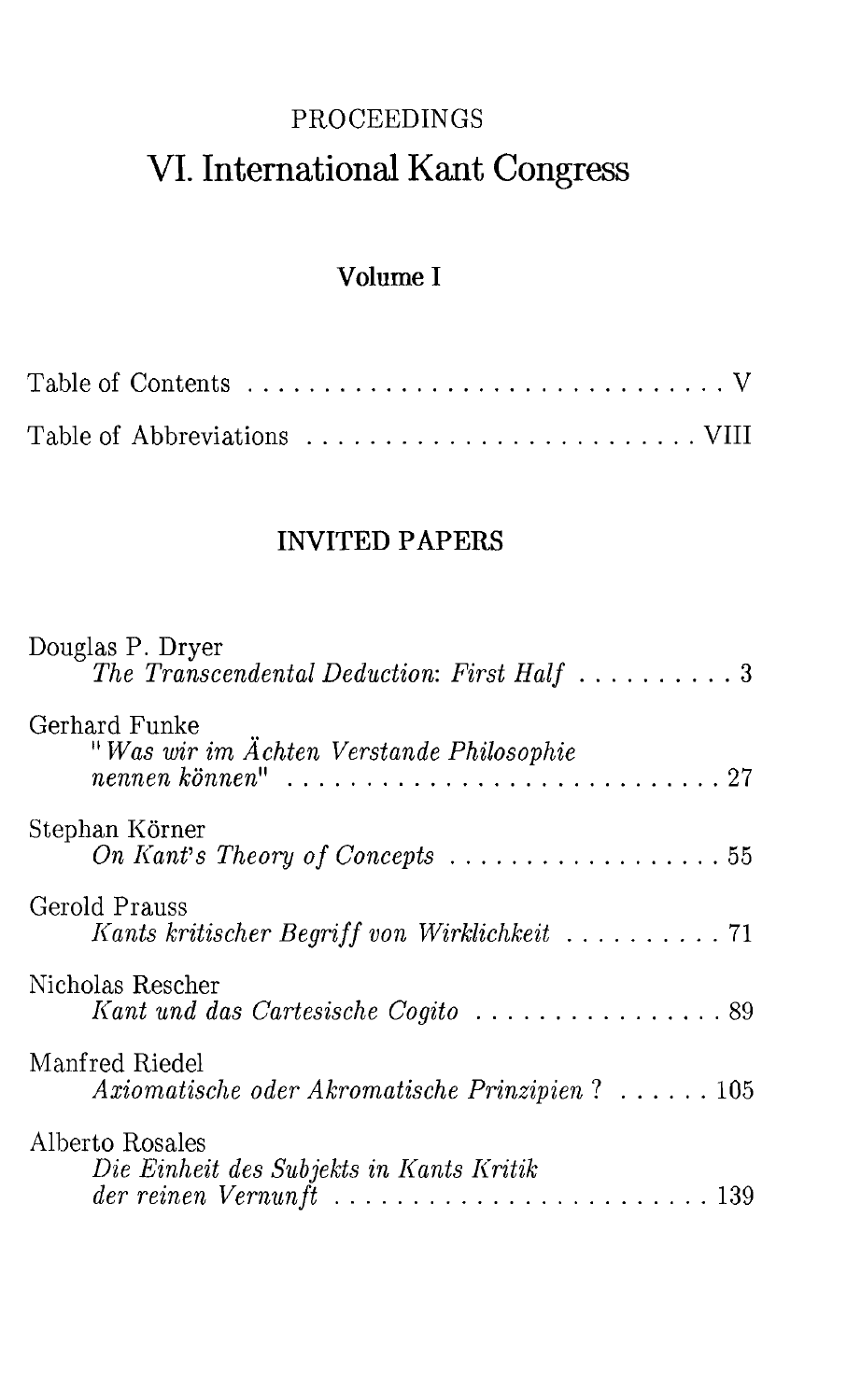| Nathan Rotenstreich<br>Elements of Kant's Conception of Philosophy $\ldots$ 151                                                                                           |  |
|---------------------------------------------------------------------------------------------------------------------------------------------------------------------------|--|
| John R. Silber<br>Kant at Auschwitz $\ldots, \ldots, \ldots, \ldots, \ldots, \ldots, 177$                                                                                 |  |
| Jules Vuillemin<br>The Appearance of Nature, Genius and the<br>Classification of the Fine Arts According to<br>Kant: A Contribution to an Intuitionistic<br>$A$ esthetics |  |

## **KANT AND PEIRCE**

### **Josef Simon**

| Das Problem der Bedeutung                                                         |  |  |  |  |  |  |  |  |  |  |  |
|-----------------------------------------------------------------------------------|--|--|--|--|--|--|--|--|--|--|--|
| bei Kant und Peirce $\ldots \ldots \ldots \ldots \ldots \ldots \ldots \ldots 233$ |  |  |  |  |  |  |  |  |  |  |  |

A conference sponsored by the Peirce Society in connection with the Kant-Gesellschaft and the Department of Philosophy at the Pennsylvania State University.

## SELECTED KANT BIBLIOGRAPHY

#### 1981-1985

**Rudolf Malter** 

in cooperation with Achim Köddermann ......... 257

 $\overline{\mathbf{V}}$